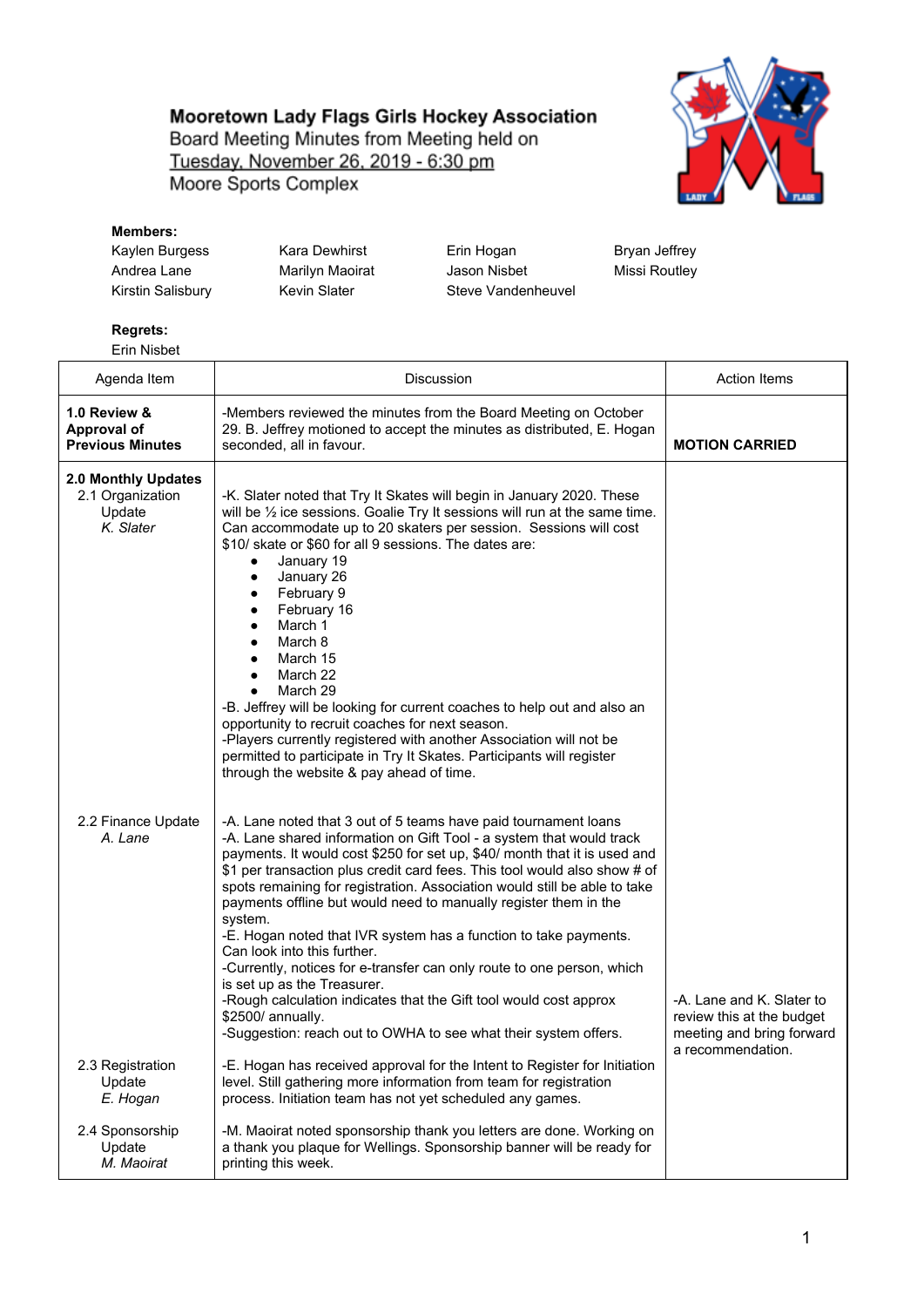| 2.5 Intro - Novice<br>Program Update<br><b>B.</b> Jeffrey                                | -Suggestion for any zamboni wrap sponsorship \$ to be donated to the<br>MSC Renewal project. All members were in support of that.<br>-Rob from No Frills in Corunna is looking to donate the registration fee<br>for 1 player from Mooretown Lady Flags and 1 player from MTMHA.<br>-B. Jeffrey noted that both Novice teams are doing well.<br>-Carol MacPherson was out again to do some more Power Skating<br>with Initiation group. B. Jeffrey suggested some sort of Volunteer<br>Appreciation/ Recognition for Carol.                                                                                                                                                                                                                                                                                                                                                                      |                                                                                                                                                     |
|------------------------------------------------------------------------------------------|--------------------------------------------------------------------------------------------------------------------------------------------------------------------------------------------------------------------------------------------------------------------------------------------------------------------------------------------------------------------------------------------------------------------------------------------------------------------------------------------------------------------------------------------------------------------------------------------------------------------------------------------------------------------------------------------------------------------------------------------------------------------------------------------------------------------------------------------------------------------------------------------------|-----------------------------------------------------------------------------------------------------------------------------------------------------|
| 2.6 Atom - Peewee<br>Program Update<br>J. Nisbet                                         | -Atom HL recently participated in a tournament which resulted in a 3<br>game suspension for an Assistant Coach. Board members have<br>worked together to develop a policy to handle suspensions.<br>-Peewee player broke her arm during a recent practice.                                                                                                                                                                                                                                                                                                                                                                                                                                                                                                                                                                                                                                       | -Peewee Trainer will work<br>with Steve Forbes, Head<br>Trainer, to complete a<br>report and send to M.                                             |
| 2.7 Fundraising &<br>Volunteer<br>Update<br>D. Fehr                                      | -D. Fehr noted that \$568.40 was raised at the recent Bake Sale held<br>during the Wellings Christmas Bazaar. Wellings invited Lady Flags<br>back for Spring Bake Sale. Volunteer & Fundraising Directors will<br>need to determine if this is something that members can support as it<br>is out of season and possibly difficult to find volunteers.<br>-Sign up account is being created for Chuck a Puck volunteer spots<br>and December bingo.<br>-Peewee team had a question about allocating volunteer hours to<br>parents that consistently assist with running practices. Board<br>members discussed the options and determined that the coaching<br>staff who was submitted at the beginning of the year will earn hours<br>for those roles. All other families will need to earn volunteer hours<br>through various opportunities presented from the Volunteer/<br>Fundraising group. | Routley.<br>-E. Nisbet to prepare<br>Chuck a Puck information<br>packages for parent reps<br>& information to promote<br>on social media platforms. |
| 2.8 Equipment<br>Update<br>S. Vandenheuvel                                               | -Peewee team had C's & A's added onto jerseys through Planet<br>Stitch.<br>-Green tape was distributed to teams for Face off for Mental Health<br>campaign.                                                                                                                                                                                                                                                                                                                                                                                                                                                                                                                                                                                                                                                                                                                                      |                                                                                                                                                     |
| 2.9 Ice Scheduling<br>Update<br>K. Dewhirst                                              | -K. Dewhirst is working on December ice invoice for Walpole.                                                                                                                                                                                                                                                                                                                                                                                                                                                                                                                                                                                                                                                                                                                                                                                                                                     |                                                                                                                                                     |
| 2.10 Risk<br>Management<br>Update<br>M. Routley                                          | -Board members reviewed & signed Confidentiality Policy.<br>- Coach suspension process:<br>Association requested a copy of the game sheet.<br>J. Nisbet conducted an investigation, drafted a formal report<br>and made a recommendation to leave the suspension as it<br>stands (not to extend it).<br>-M. Routley noted that future suspensions will be handled between<br>President, Director of Initiation - Novice and Director of Atom -<br>Peewee. This committee will review the situation and together make a<br>recommendation. Board will receive a copy of the report for official<br>records.                                                                                                                                                                                                                                                                                       |                                                                                                                                                     |
| <b>3.0 New Business</b><br>3.1 Mid-season<br><b>Coaching Evaluations</b><br>M. Routley   | -K. Burgess will send out copy of last year's form for Board members<br>review & feedback.<br>-Information will be sent out to members the first week of December<br>for input. Link will be active for 1 month.                                                                                                                                                                                                                                                                                                                                                                                                                                                                                                                                                                                                                                                                                 |                                                                                                                                                     |
| 3.2 Association's<br>Commitment - Lower<br>Lakes Tournament of<br>Champions<br>K. Slater | -Board members discussed at length the Association's responsibility<br>for "earned tournaments". Board members agreed that the goal is to<br>continue to elevate the Association to a B level. K. Burgess motioned<br>for the Board to commit to \$1200 per team for earned tournaments,<br>which can be split amongst tournament fees (i.e. Provincial<br>Championship & Lower Lakes Tournament of Champions), J. Nisbet<br>seconded; all in favour.                                                                                                                                                                                                                                                                                                                                                                                                                                            | <b>MOTION CARRIED</b>                                                                                                                               |
| 3.3 General<br><b>Membership Meeting</b><br>A. Lane                                      | -Board members have suggested moving the AGM up from May (hold<br>shortly after Walter Gretzky Tournament). AGM will be held on March<br>10 @ 6:30 p.m. No general meeting will be held in January.                                                                                                                                                                                                                                                                                                                                                                                                                                                                                                                                                                                                                                                                                              | -K. Burgess to add AGM -<br>March 10 @ 6:30 p.m. to<br>website calendar.                                                                            |